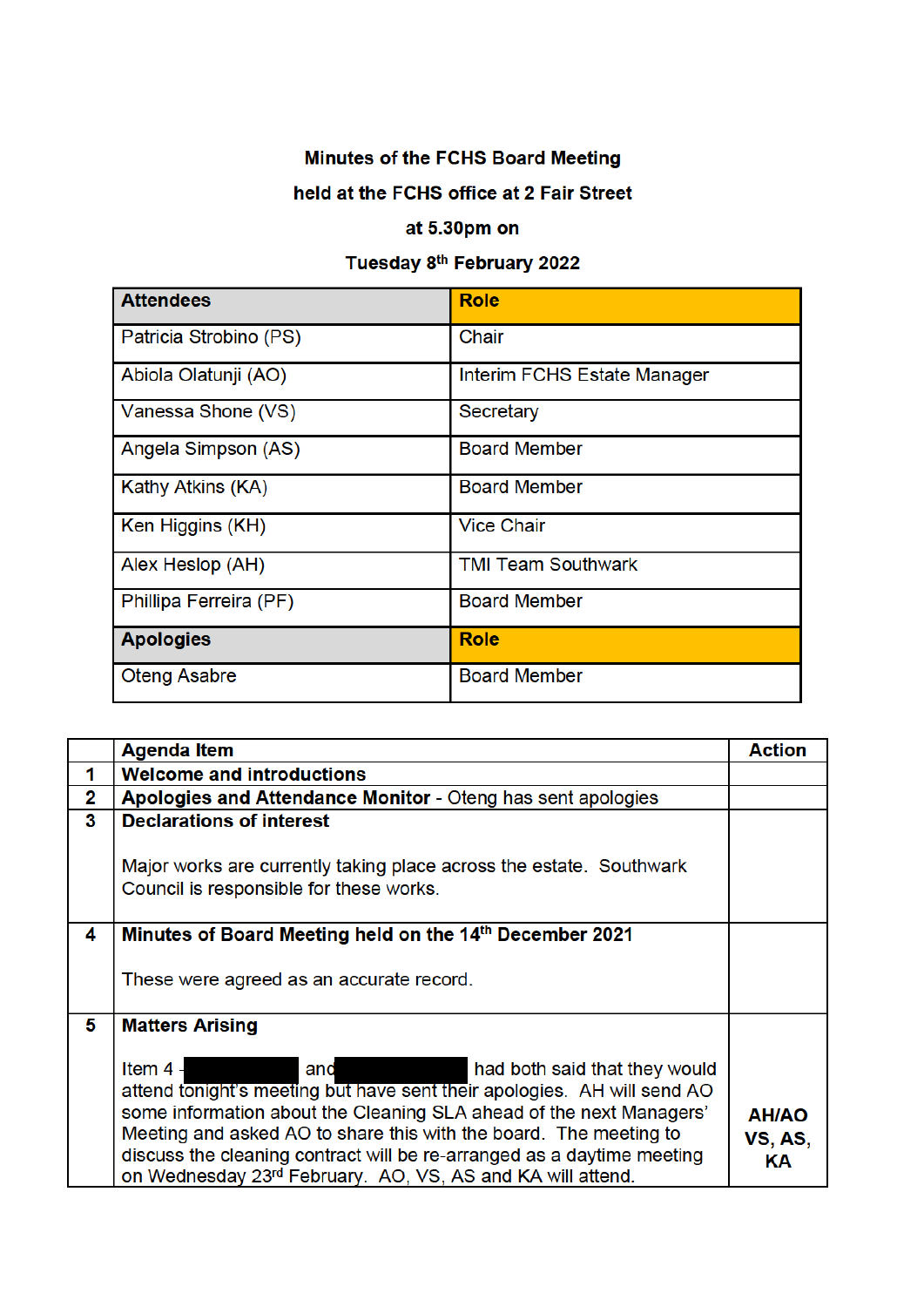| Item 7a - the 98.42% figure referred to Rent Collection for Q3.                                                                                                                                                                                                                                                                                                                                                                                                                                        |           |
|--------------------------------------------------------------------------------------------------------------------------------------------------------------------------------------------------------------------------------------------------------------------------------------------------------------------------------------------------------------------------------------------------------------------------------------------------------------------------------------------------------|-----------|
| We are under collecting with Garage Rent. AO explained the difficulties<br>with garage rent collection. The TMO aim to have all garages fully let<br>from the beginning of the financial year onwards.                                                                                                                                                                                                                                                                                                 |           |
| VS is joining the Finance Sub-Committee.                                                                                                                                                                                                                                                                                                                                                                                                                                                               |           |
| <b>Housing Service</b><br>a) Performance monitoring Report - Q3 YTD (April to Dec)<br>2021/22<br>b) Office Re-opening - the office will return to opening from 9am to<br>5pm with effect from Monday 14th February 2022.                                                                                                                                                                                                                                                                               |           |
| <b>Environmental</b><br>a. Health and safety:<br>Fire risk assessments - the Apex spreadsheet is showing 30<br>$\bullet$<br>actions, all of which should not be there as they are a retained<br>responsibility of the Council but the Fire Safety Team has logged<br>them to the TMO in error. Tracey Stedman leads on all things<br>FRA on the TMI Team. There are 4 separate items for metal<br>gates over front entrance doors on our estate but grilles on<br>windows are not being deemed a risk. |           |
| <b>Estate inspections - VS is attending every Thursday at 11am and</b><br>confirmed that things have improved right across the estate.                                                                                                                                                                                                                                                                                                                                                                 |           |
| <b>Safeguarding</b> – There board received a short briefing on the subject<br>presented by Abiola                                                                                                                                                                                                                                                                                                                                                                                                      | <b>AO</b> |
| Staff and board members need to carry out annual training in<br>Safeguarding and Data Protection and this can be done via the council's<br>online My Learning Source.                                                                                                                                                                                                                                                                                                                                  | All       |
| Accidents, incidents and near misses - none                                                                                                                                                                                                                                                                                                                                                                                                                                                            |           |
| <b>Community Engagement</b><br>a) Newsletter planning/update                                                                                                                                                                                                                                                                                                                                                                                                                                           |           |
| <b>Newsletter</b> - this will go out quarterly in March, June, September and<br>December. KA has a Potters Fields Park meeting tomorrow with<br>and will discuss the Fun Day planned for the 6 <sup>th</sup> August<br>and<br>2022. There will be a bandstand, deckchairs, inflatables and free food<br>for local residents. There will be barriers with single access. We can<br>invite Police, London Fire Brigade, Sea Cadets, etc and have some<br>stands.                                         | KA        |
| Any articles for the Newsletter to be sent to KA by 28 February.                                                                                                                                                                                                                                                                                                                                                                                                                                       | All       |
|                                                                                                                                                                                                                                                                                                                                                                                                                                                                                                        |           |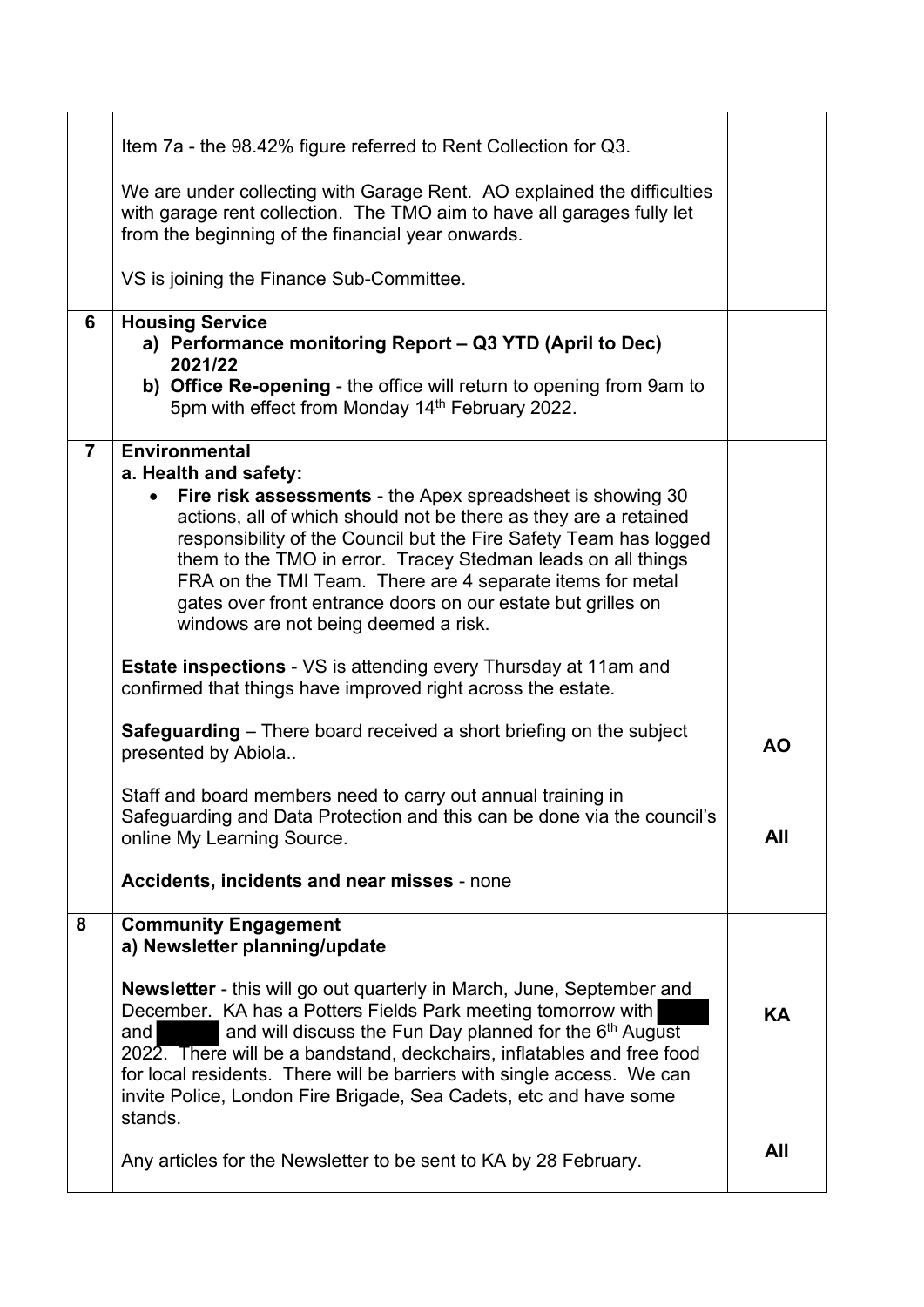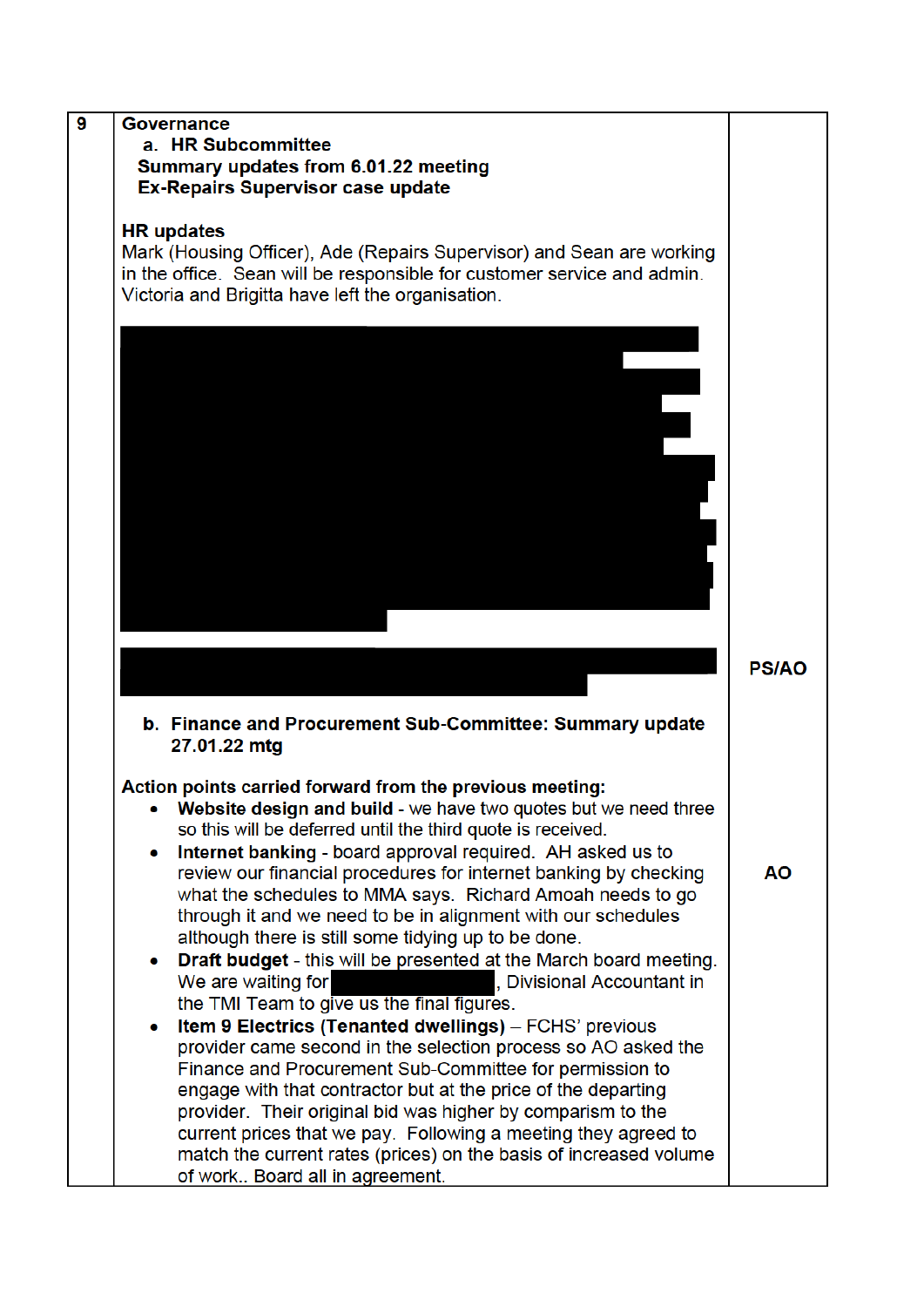|     | c. Social Sub-Committee updates - none<br>d. Governance correspondence - observers for future board                                                                                                                                                                                                                                                                                                                                                                                                                                                                                                                                                                                                                                                                                                                                                                         |           |
|-----|-----------------------------------------------------------------------------------------------------------------------------------------------------------------------------------------------------------------------------------------------------------------------------------------------------------------------------------------------------------------------------------------------------------------------------------------------------------------------------------------------------------------------------------------------------------------------------------------------------------------------------------------------------------------------------------------------------------------------------------------------------------------------------------------------------------------------------------------------------------------------------|-----------|
|     | meetings - we have been asked for observers to attend our<br>board meetings. We meet every 2 <sup>nd</sup> Tuesday in the month at<br>5.30pm but due to space constraints we can fit in only one person<br>should everyone be present.<br>e. Upcoming training - Subject Trainer Date How to deal with<br>Complaints, manage conflicts and arbitrations Zoe Kennedy 9<br>February 2022 $@$ 5.30pm - 8pm. How can the TMO become a<br>good Employer, and what are the pitfalls to avoid Managing home<br>working Steve Williams 23 February 2022 @ 5.30pm - 8pm<br>f. Training website link - we've been sent a link to sign up to a<br>$\bullet$<br>newly created Southwark TMO website so that everyone can<br>receive training notifications, updates and links. Everyone to let<br>KH know when they attend a training session so that he can<br>update his spreadsheet. | All       |
| 10. | <b>Report back from Council and other meetings</b>                                                                                                                                                                                                                                                                                                                                                                                                                                                                                                                                                                                                                                                                                                                                                                                                                          |           |
|     | Southwark Tenant Management Organisation Committee - VS attended<br>and gave a brief update and will send out the paperwork via email.                                                                                                                                                                                                                                                                                                                                                                                                                                                                                                                                                                                                                                                                                                                                      | <b>VS</b> |
|     | North West Area Housing Forum – meeting cancelled in place of a<br>Housing Revenue Account 2022/23 Budget Consultation meeting.                                                                                                                                                                                                                                                                                                                                                                                                                                                                                                                                                                                                                                                                                                                                             |           |
|     | Potters' Fields Park Management Trust - we're not having toilets on the<br>6 <sup>th</sup> August Fun Day but can get the QR codes for the existing toilets.<br>There is going to be a Women's Safety meeting on the 8th March 2022<br>people may attend in-person or via Zoom. KA advised of the<br>MPS/Mayor of London/More London initiative, "Ask for Angela" - safety<br>initiative covering bars and business for people who feel unsafe,<br>vulerble or threatened. They can approach staff and ask for Angela; this<br>discretely alerts staff that the person requires help. KA said we should<br>invite Mack to tell us more about this.                                                                                                                                                                                                                          | ΚA        |
|     | International Women's Day is on the 8 <sup>th</sup> March 2022. KA to email AO<br>with the details about this. As it clashes with our next board meeting we<br>will meet on the 1 <sup>st</sup> March.                                                                                                                                                                                                                                                                                                                                                                                                                                                                                                                                                                                                                                                                      | KA        |
|     | The next board meeting clashes with International Women's Day so will<br>be brought forward to the 1 <sup>st</sup> March 2022.                                                                                                                                                                                                                                                                                                                                                                                                                                                                                                                                                                                                                                                                                                                                              |           |
|     | Safer Neighbourhood Team meeting - VS attended and gave feedback.<br>KH put forwards PF as a ward panel member but the SNT have to give<br>approval and we still await this.                                                                                                                                                                                                                                                                                                                                                                                                                                                                                                                                                                                                                                                                                                |           |
| 11. | Any Other Business - none                                                                                                                                                                                                                                                                                                                                                                                                                                                                                                                                                                                                                                                                                                                                                                                                                                                   |           |

There being no further business, the meeting ended at 7.35pm